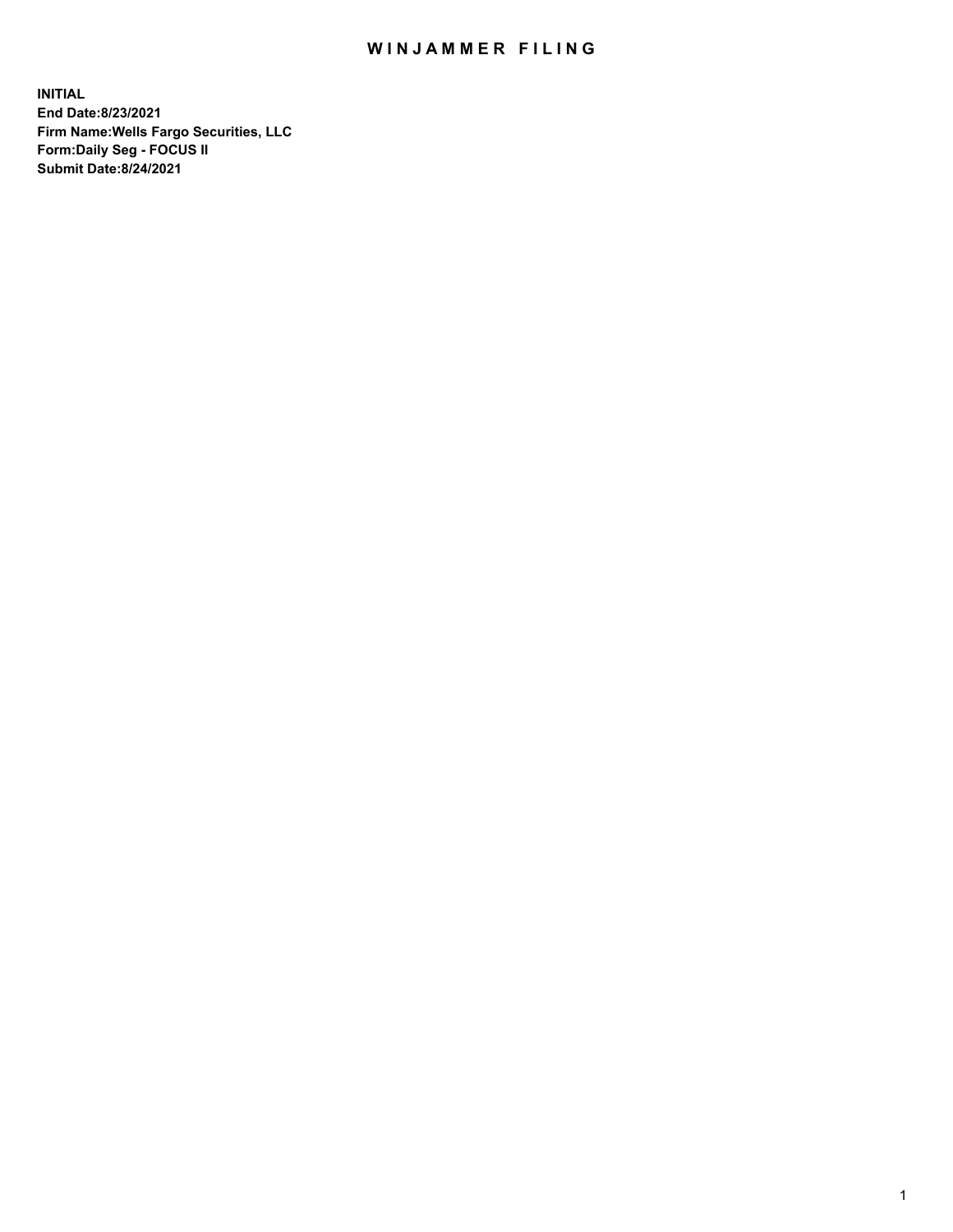**INITIAL End Date:8/23/2021 Firm Name:Wells Fargo Securities, LLC Form:Daily Seg - FOCUS II Submit Date:8/24/2021 Daily Segregation - Cover Page**

| Name of Company                                                                                                                                                                                                                                                                                                                | <b>Wells Fargo Securities LLC</b>                           |
|--------------------------------------------------------------------------------------------------------------------------------------------------------------------------------------------------------------------------------------------------------------------------------------------------------------------------------|-------------------------------------------------------------|
| <b>Contact Name</b>                                                                                                                                                                                                                                                                                                            | James Gnall                                                 |
| <b>Contact Phone Number</b>                                                                                                                                                                                                                                                                                                    | 917-699-6822                                                |
| <b>Contact Email Address</b>                                                                                                                                                                                                                                                                                                   | james.w.gnall@wellsfargo.com                                |
| FCM's Customer Segregated Funds Residual Interest Target (choose one):<br>a. Minimum dollar amount: ; or<br>b. Minimum percentage of customer segregated funds required:% ; or<br>c. Dollar amount range between: and; or<br>d. Percentage range of customer segregated funds required between: % and %.                       | 270,000,000<br><u>0</u><br>0 <sub>0</sub><br>0 <sub>0</sub> |
| FCM's Customer Secured Amount Funds Residual Interest Target (choose one):<br>a. Minimum dollar amount: ; or<br>b. Minimum percentage of customer secured funds required: % ; or<br>c. Dollar amount range between: and; or<br>d. Percentage range of customer secured funds required between:% and%.                          | 40,000,000<br><u>0</u><br>0 <sub>0</sub><br>0 <sub>0</sub>  |
| FCM's Cleared Swaps Customer Collateral Residual Interest Target (choose one):<br>a. Minimum dollar amount: ; or<br>b. Minimum percentage of cleared swaps customer collateral required:% ; or<br>c. Dollar amount range between: and; or<br>d. Percentage range of cleared swaps customer collateral required between:% and%. | 375,000,000<br><u>0</u><br>00<br>00                         |

Attach supporting documents CH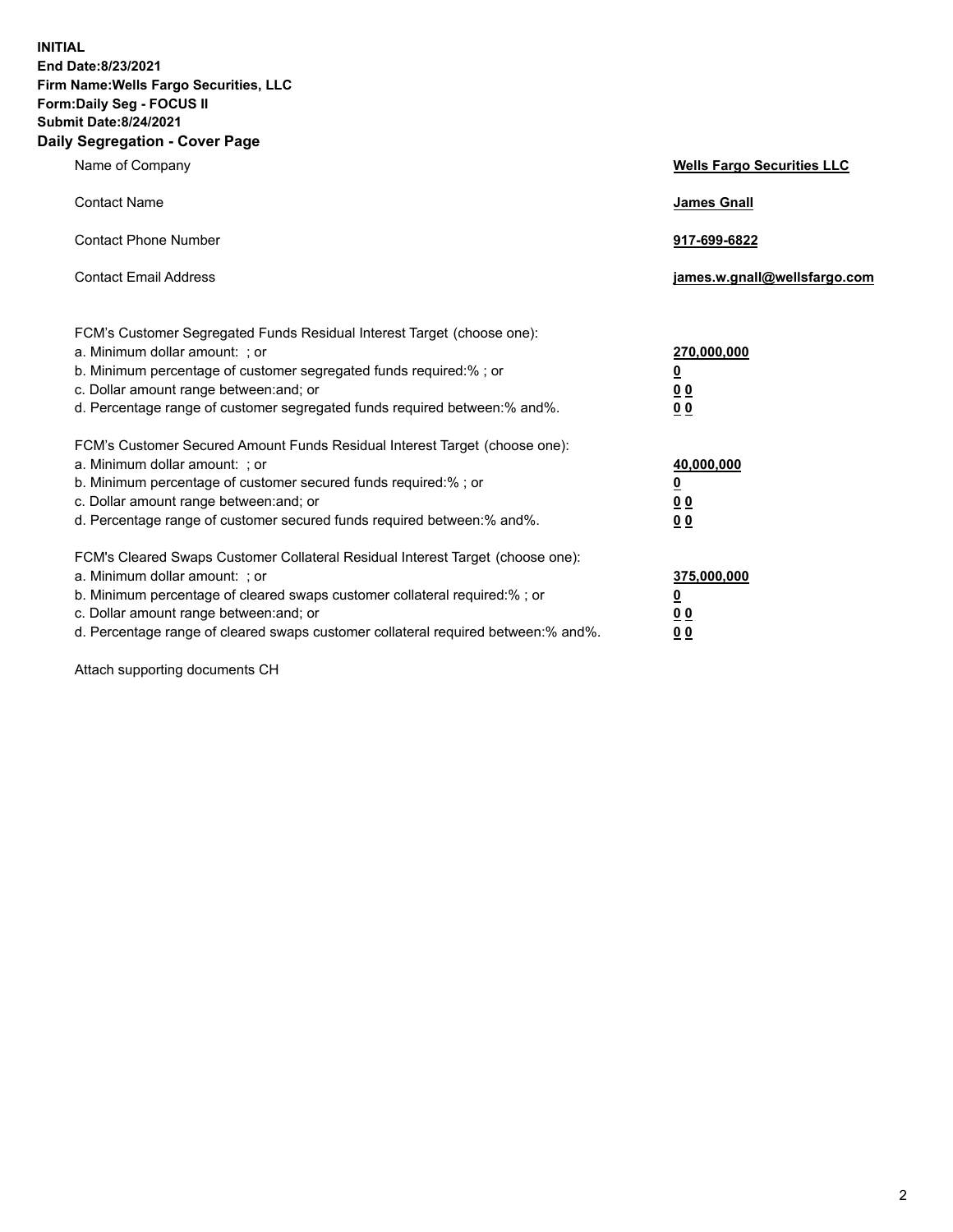**INITIAL End Date:8/23/2021 Firm Name:Wells Fargo Securities, LLC Form:Daily Seg - FOCUS II Submit Date:8/24/2021**

## **Daily Segregation - Secured Amounts**

|                 | Foreign Futures and Foreign Options Secured Amounts                                               |                                   |
|-----------------|---------------------------------------------------------------------------------------------------|-----------------------------------|
|                 | Amount required to be set aside pursuant to law, rule or regulation of a foreign                  | $0$ [7305]                        |
|                 | government or a rule of a self-regulatory organization authorized thereunder                      |                                   |
| 1.              | Net ledger balance - Foreign Futures and Foreign Option Trading - All Customers                   |                                   |
|                 | A. Cash                                                                                           | 213,244,669 [7315]                |
|                 | B. Securities (at market)                                                                         | 208,932,718 [7317]                |
| 2.              | Net unrealized profit (loss) in open futures contracts traded on a foreign board of trade         | 28,705,499 [7325]                 |
| 3.              | Exchange traded options                                                                           |                                   |
|                 | a. Market value of open option contracts purchased on a foreign board of trade                    | $0$ [7335]                        |
|                 | b. Market value of open contracts granted (sold) on a foreign board of trade                      | 42,678 [7337]                     |
| 4.              | Net equity (deficit) (add lines 1. 2. and 3.)                                                     | 450,840,208 [7345]                |
| 5.              | Account liquidating to a deficit and account with a debit balances - gross amount                 | 4,573,238 [7351]                  |
|                 | Less: amount offset by customer owned securities                                                  | -4,572,517 [7352] 721 [7354]      |
| 6.              | Amount required to be set aside as the secured amount - Net Liquidating Equity                    | 450,840,929 [7355]                |
|                 | Method (add lines 4 and 5)                                                                        |                                   |
| 7.              | Greater of amount required to be set aside pursuant to foreign jurisdiction (above) or line<br>6. | 450,840,929 [7360]                |
|                 | FUNDS DEPOSITED IN SEPARATE REGULATION 30.7 ACCOUNTS                                              |                                   |
| 1.              | Cash in banks                                                                                     |                                   |
|                 | A. Banks located in the United States                                                             | 70,178,762 [7500]                 |
|                 | B. Other banks qualified under Regulation 30.7                                                    | 28,821,869 [7520] 99,000,631      |
|                 |                                                                                                   | [7530]                            |
| 2.              | <b>Securities</b>                                                                                 |                                   |
|                 | A. In safekeeping with banks located in the United States                                         |                                   |
|                 |                                                                                                   | 133,693,924 [7540]                |
| 3.              | B. In safekeeping with other banks qualified under Regulation 30.7                                | 0 [7560] 133,693,924 [7570]       |
|                 | Equities with registered futures commission merchants                                             |                                   |
|                 | A. Cash                                                                                           | 73,313,468 [7580]                 |
|                 | <b>B.</b> Securities                                                                              | 95,253,857 [7590]                 |
|                 | C. Unrealized gain (loss) on open futures contracts                                               | 43,823,191 [7600]                 |
|                 | D. Value of long option contracts                                                                 | $0$ [7610]                        |
|                 | E. Value of short option contracts                                                                | -42,678 [7615] 124,701,456 [7620] |
| 4.              | Amounts held by clearing organizations of foreign boards of trade                                 |                                   |
|                 | A. Cash                                                                                           | $0$ [7640]                        |
|                 | <b>B.</b> Securities                                                                              | $0$ [7650]                        |
|                 | C. Amount due to (from) clearing organization - daily variation                                   | $0$ [7660]                        |
|                 | D. Value of long option contracts                                                                 | $0$ [7670]                        |
|                 | E. Value of short option contracts                                                                | 0 [7675] 0 [7680]                 |
| 5.              | Amounts held by members of foreign boards of trade                                                |                                   |
|                 | A. Cash                                                                                           | -73,819,143 [7700]                |
|                 | <b>B.</b> Securities                                                                              | 200,110,811 [7710]                |
|                 | C. Unrealized gain (loss) on open futures contracts                                               | 78,152,392 [7720]                 |
|                 | D. Value of long option contracts                                                                 | $0$ [7730]                        |
|                 | E. Value of short option contracts                                                                | 0 [7735] 204,444,060 [7740]       |
| 6.              | Amounts with other depositories designated by a foreign board of trade                            | $0$ [7760]                        |
| 7.              | Segregated funds on hand                                                                          | $0$ [7765]                        |
| 8.              | Total funds in separate section 30.7 accounts                                                     | 561,840,071 [7770]                |
| 9.              | Excess (deficiency) Set Aside for Secured Amount (subtract line 7 Secured Statement               | 110,999,142 [7380]                |
|                 | Page 1 from Line 8)                                                                               |                                   |
| $\overline{10}$ |                                                                                                   |                                   |

- 10. Management Target Amount for Excess funds in separate section 30.7 accounts **40,000,000** [7780]
- 11. Excess (deficiency) funds in separate 30.7 accounts over (under) Management Target **70,999,142** [7785]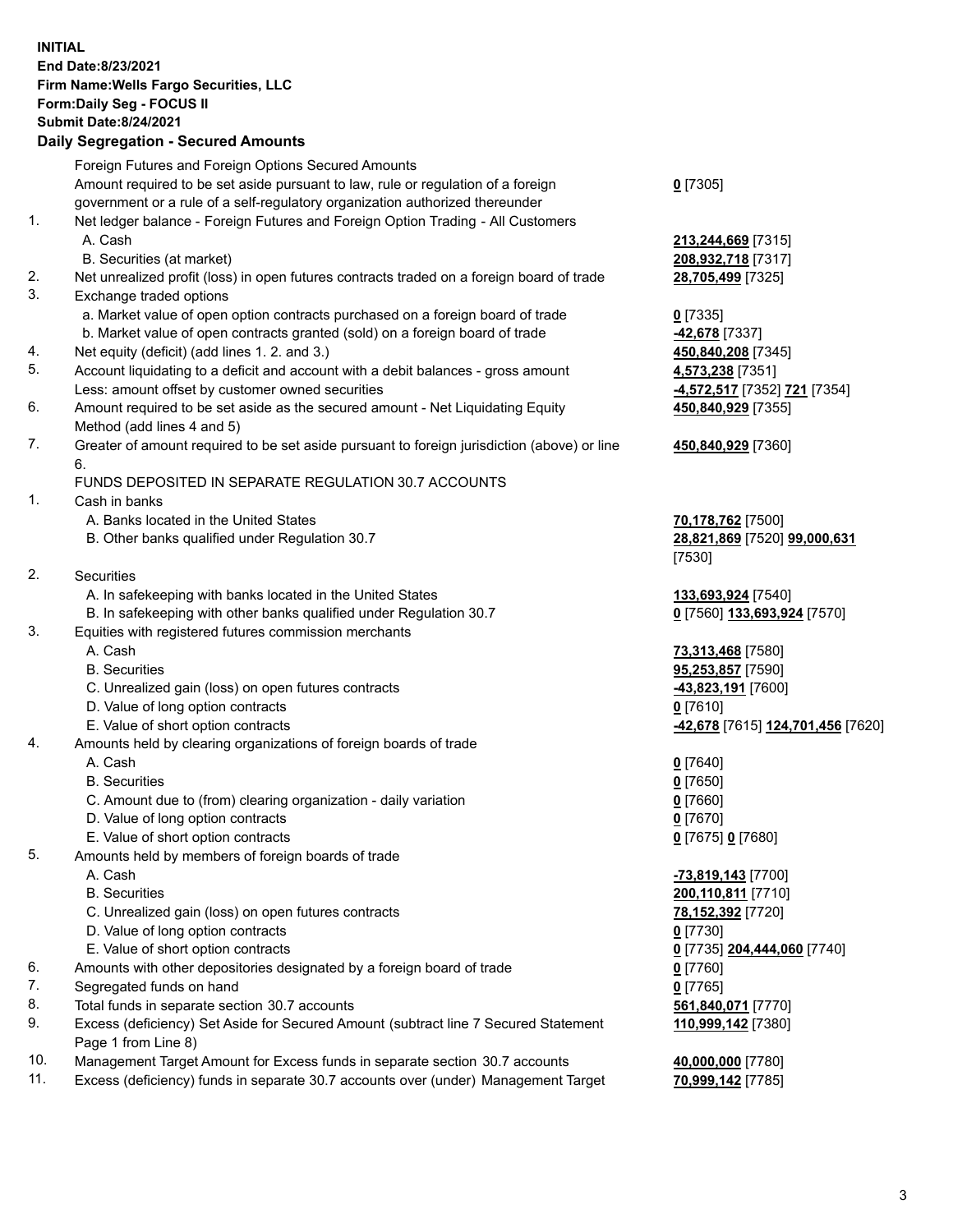**INITIAL End Date:8/23/2021 Firm Name:Wells Fargo Securities, LLC Form:Daily Seg - FOCUS II Submit Date:8/24/2021**

## **Daily Segregation - Segregation Statement**

SEGREGATION REQUIREMENTS(Section 4d(2) of the CEAct)

| 1.  | Net ledger balance                                                                  |                               |
|-----|-------------------------------------------------------------------------------------|-------------------------------|
|     | A. Cash                                                                             | 3,511,221,763 [7010]          |
|     | B. Securities (at market)                                                           | 1,969,087,726 [7020]          |
| 2.  | Net unrealized profit (loss) in open futures contracts traded on a contract market  | -864,317,932 [7030]           |
| 3.  | Exchange traded options                                                             |                               |
|     | A. Add market value of open option contracts purchased on a contract market         | 1,420,766,480 [7032]          |
|     | B. Deduct market value of open option contracts granted (sold) on a contract market | -1,384,464,252 [7033]         |
| 4.  | Net equity (deficit) (add lines 1, 2 and 3)                                         | 4,652,293,785 [7040]          |
| 5.  | Accounts liquidating to a deficit and accounts with                                 |                               |
|     | debit balances - gross amount                                                       | 120,933,298 [7045]            |
|     | Less: amount offset by customer securities                                          | -115,393,062 [7047] 5,540,236 |
|     |                                                                                     | [7050]                        |
| 6.  | Amount required to be segregated (add lines 4 and 5)                                | 4,657,834,021 [7060]          |
|     | FUNDS IN SEGREGATED ACCOUNTS                                                        |                               |
| 7.  | Deposited in segregated funds bank accounts                                         |                               |
|     | A. Cash                                                                             | 151,722,136 [7070]            |
|     | B. Securities representing investments of customers' funds (at market)              | $0$ [7080]                    |
|     | C. Securities held for particular customers or option customers in lieu of cash (at | 777,608,752 [7090]            |
|     | market)                                                                             |                               |
| 8.  | Margins on deposit with derivatives clearing organizations of contract markets      |                               |
|     | A. Cash                                                                             | 1,943,060,378 [7100]          |
|     | B. Securities representing investments of customers' funds (at market)              | 1,080,240,616 [7110]          |
|     | C. Securities held for particular customers or option customers in lieu of cash (at | 1,191,478,974 [7120]          |
|     | market)                                                                             |                               |
| 9.  | Net settlement from (to) derivatives clearing organizations of contract markets     | $-30,825,145$ [7130]          |
| 10. | Exchange traded options                                                             |                               |
|     | A. Value of open long option contracts                                              | 1,420,766,480 [7132]          |
|     | B. Value of open short option contracts                                             | $-1,384,464,252$ [7133]       |
| 11. | Net equities with other FCMs                                                        |                               |
|     | A. Net liquidating equity                                                           | $0$ [7140]                    |
|     | B. Securities representing investments of customers' funds (at market)              | $0$ [7160]                    |
|     | C. Securities held for particular customers or option customers in lieu of cash (at | $0$ [7170]                    |
|     | market)                                                                             |                               |
| 12. | Segregated funds on hand                                                            | $0$ [7150]                    |
| 13. | Total amount in segregation (add lines 7 through 12)                                | 5,149,587,939 [7180]          |
| 14. | Excess (deficiency) funds in segregation (subtract line 6 from line 13)             | 491,753,918 [7190]            |
| 15. | Management Target Amount for Excess funds in segregation                            | 270,000,000 [7194]            |
| 16. | Excess (deficiency) funds in segregation over (under) Management Target Amount      | 221,753,918 [7198]            |
|     | Excess                                                                              |                               |